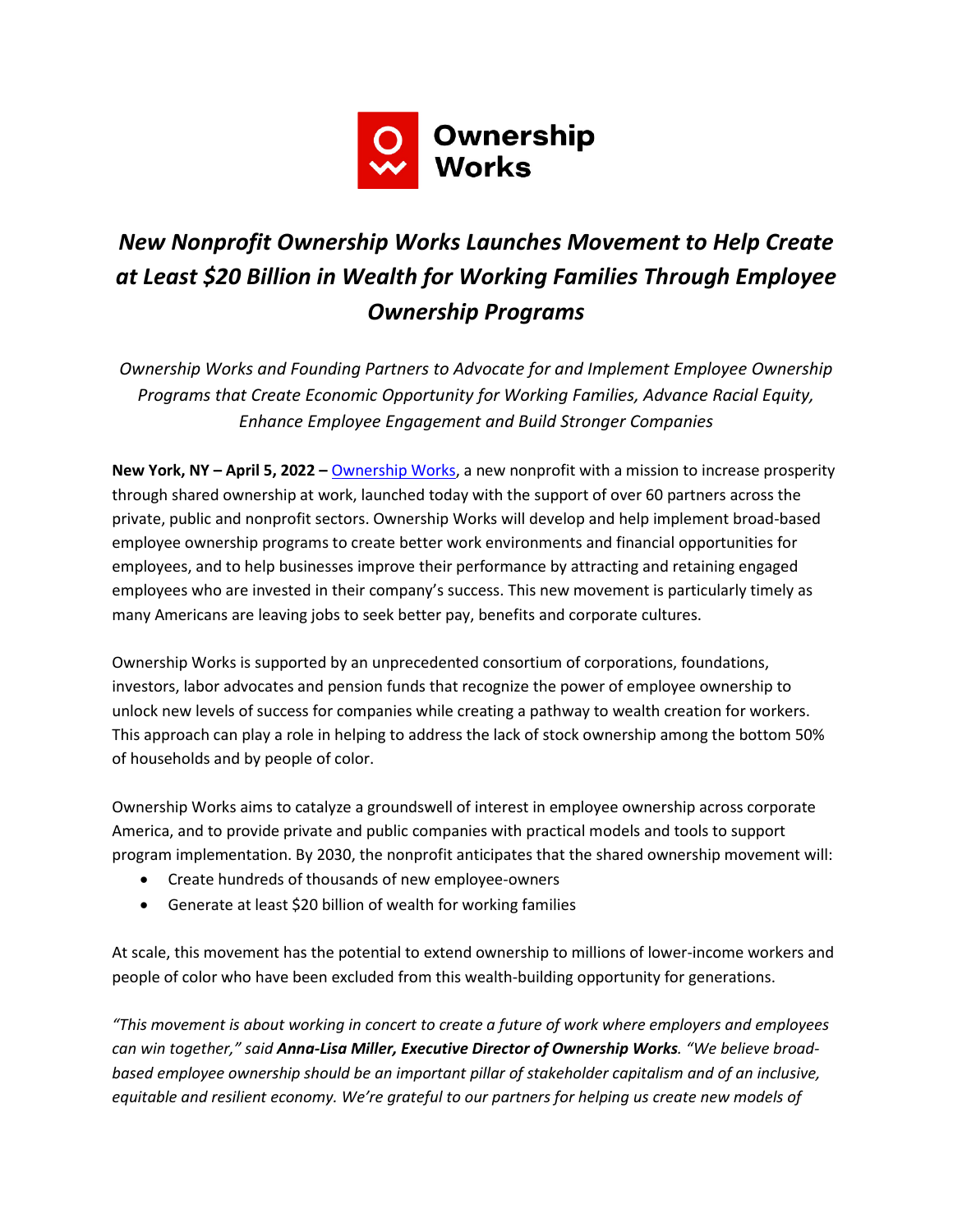*shared ownership that can generate superior financial returns for businesses, investors and employees alike."*

Ownership Works' founding partners have made a range of commitments including contributions from:

- Financial services firms and pension funds to elevate shared ownership as a leading ESG strategy;
- Public companies with employee ownership to share their knowledge and expertise;
- Labor advocates to advance shared ownership as one core pillar of a quality job; and
- Nineteen investment firms to co-create replicable models of shared ownership for implementation at over 50 companies by the end of 2023.

### *Our Model*

Ownership Works is advancing employee ownership programs with four components:

- 1. **Structuring & Implementing Broad-Based Ownership Programs** that provide every employee with the opportunity to participate in the value they help create. Ownership participation should be meaningful – providing the potential to earn at least six months of an employee's annual earnings – offered at no cost to employees earning under \$100,000 annually, and may range from tradable shares to options, restricted stock units, or other forms of actual or synthetic equity.
- 2. **Developing a Culture of Ownership** that addresses long standing [employee engagement issues](https://www.gallup.com/workplace/349484/state-of-the-global-workplace.aspx) by aligning an entire workforce around a common purpose, values and goals to maximize shared wealth creation and foster work environments where employees feel respected and engaged.
- 3. **Creating a Financially Inclusive & Resilient Workforce** through programs that address the widesprea[d lack of financial literacy](https://www.usfinancialcapability.org/results.php?region=US) in America by providing employees with access to personal financial education and coaching, along with access to cost-effective financial services.
- 4. **Sharing Data, Best Practices & Insight** on the impact of shared ownership on employee financial wellbeing and corporate performance.

### *Background data*

The need to improve engagement, economic opportunity and financial capability among employees is well documented:

- According to the Federal Reserve, the bottom 50% of households own less than 1% of the [roughly \\$40 trillion](https://www.federalreserve.gov/releases/z1/dataviz/dfa/distribute/chart/#quarter:126;series:Corporate%20equities%20and%20mutual%20fund%20shares;demographic:networth;population:1,3,5,7;units:levels;range:1989.3,2021.1) in directly held stocks and mutual funds held by individuals, and more than a quarter of American workers [\(26%\)](https://www.federalreserve.gov/publications/2019-economic-well-being-of-us-households-in-2018-retirement.htm) have no money saved for retirement.
- Wealth and financial security are also highly concentrated by race and ethnicity. Black and Latino households own only [2% of directly held s](https://www.federalreserve.gov/releases/z1/dataviz/dfa/distribute/chart/#quarter:126;series:Corporate%20equities%20and%20mutual%20fund%20shares;demographic:race;population:all;units:levels;range:1989.3,2021.1)tock and mutual funds, while almost [half of](https://equitablegrowth.org/wp-content/uploads/2020/10/100720-retireaccounts-ib.pdf)  [Black families and nearly two-thirds of Latino families](https://equitablegrowth.org/wp-content/uploads/2020/10/100720-retireaccounts-ib.pdf) have no retirement plan.
- According to Gallup, [66%](https://www.gallup.com/workplace/349484/state-of-the-global-workplace.aspx) of employees describe themselves as *"not engaged" or "actively disengaged"* at work.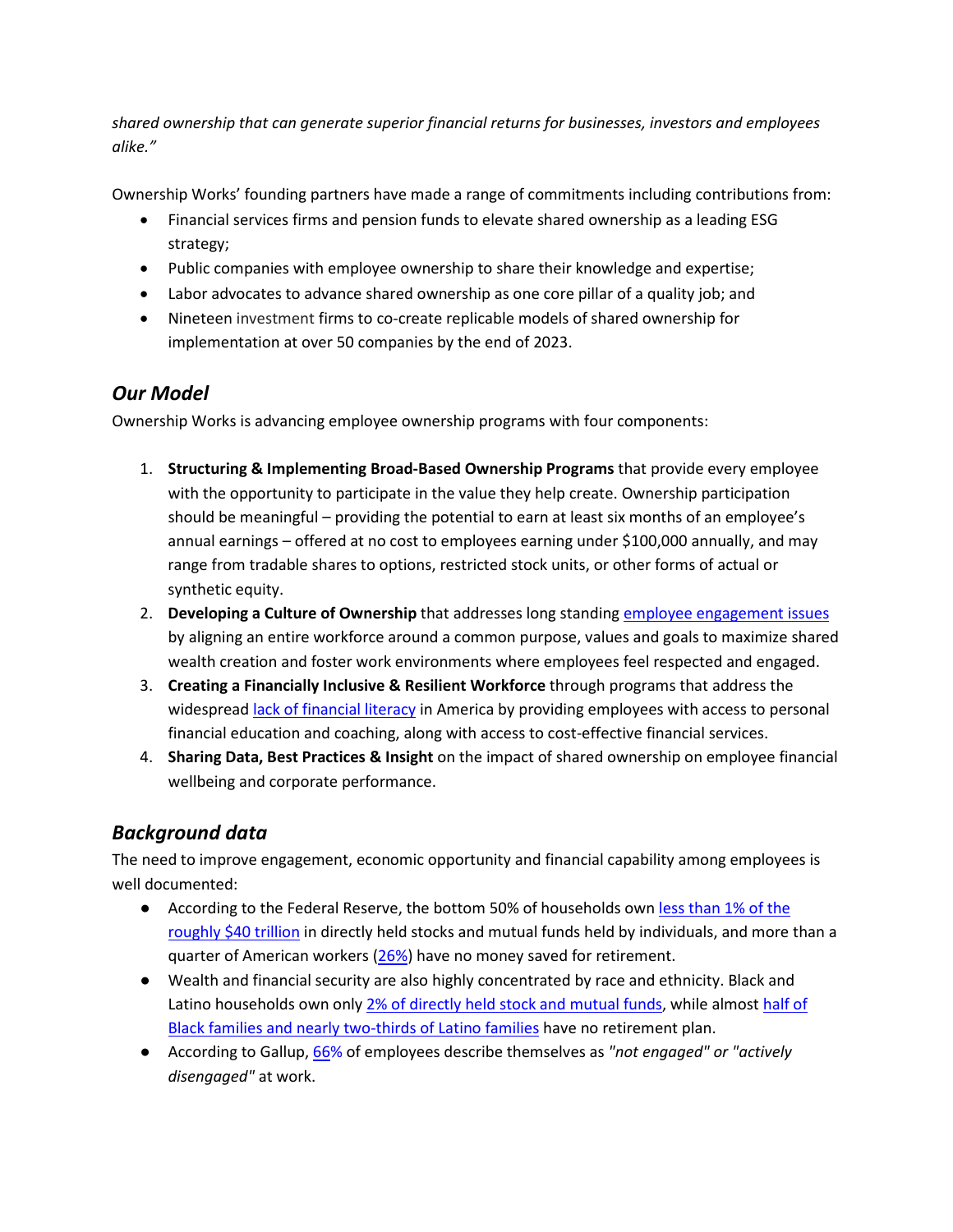● According to the FINRA Investor Education Foundation, [66%](https://www.usfinancialcapability.org/results.php?region=US) of Americans are unable to correctly answer more than three of five questions covering aspects of economics and finance encountered in everyday life.

## *Our Partners*

Nineteen **asset management and financial services firms** have committed to providing Ownership Works with charitable donations as well as a range of programmatic support, from encouraging their institutional clients to explore the benefits of employee ownership, to integrating shared ownership into their ESG strategies and products, to developing personal financial education programs for employeeowners.

- Baird
- Bank of America
- $\bullet$  BMO
- BNP Paribas
- Citi
- Credit Suisse
- Deutsche Bank
- Goldman Sachs
- Hamilton Lane
- HSBC
- Jefferies
- JPMorgan Chase & Co.

● Mizuho Americas

- Morgan Stanley
- MUFG
- StepStone
- UBS
- Wells Fargo
- **William Blair**

*"Financial institutions have an important role to play in advancing new approaches to business that leverage the power of investing to create a better world – and we're proud to partner with Ownership Works on exactly this," said Ralph Hamers, Group Chief Executive Officer of UBS. "We firmly believe that employee participation programs can help more employees grow their wealth, reducing wealth inequalities in society while also enabling firms to prosper. Through this important movement, we can help create a brighter future, together."*

The following **foundations and nonprofits** have committed to providing thought partnership and resources to help Ownership Works deliver on shared goals of creating greater financial opportunity for working families and increasing racial equity.

- Credit Suisse Americas Foundation
- Deutsche Bank Americas Foundation
- Ford Foundation
- (ILPA) • Milken Center for Advancing the

American Dream

• Institutional Limited Partners Association

- Omidyar Network
- Rockefeller Foundation
- UBS Optimus Foundation

*"We are proud to support Ownership Works and their efforts to create a more inclusive, worker-centric business model that incorporates the needs of all stakeholders alongside shareholders," said Darren Walker, President of the Ford Foundation. "Creating an economic system that works for all will require new models for business, including employee ownership, that generate wealth for all."*

Nineteen **investors** have each committed to collaborating with Ownership Works to advance shared ownership within their portfolios. Partners with an emphasis on control investments will implement new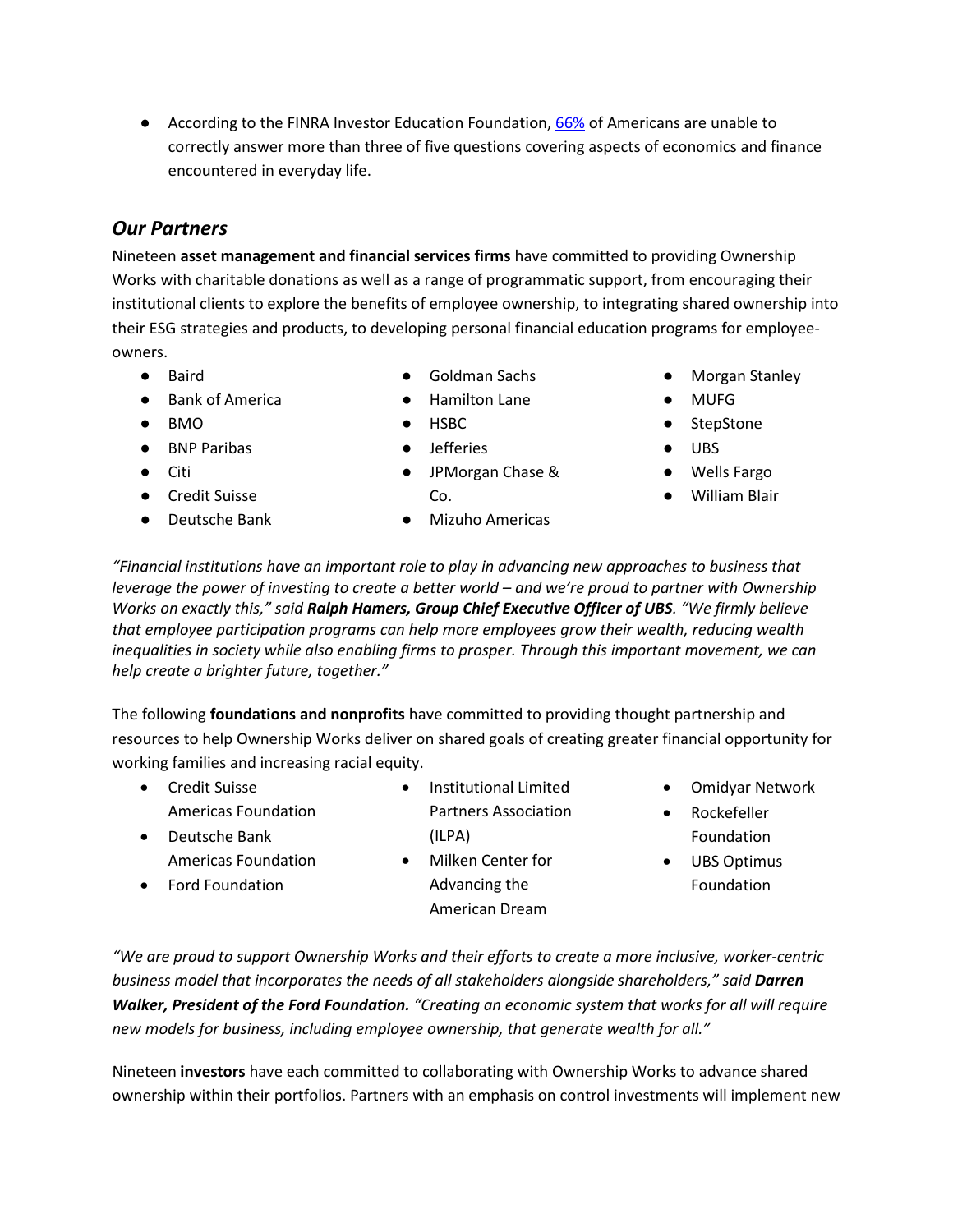models of shared ownership within at least three of their portfolio companies by the end of 2023, while also sharing data and insights from their experience so that these models can be evaluated and improved over time.

- Altamont Capital Partners
- Apollo Global Management
- Arcline Investment Management
- Ares Management
- Berkshire Partners
- Blue Wolf Capital Partners
- Capitol Meridian
- Goldman Sachs Asset Management
- Harvest Partners
- KKR
- L Catterton
- Leonard Green & Partners
- Oak Hill Capital
- Providence Equity **Partners**
- Shamrock Capital
- Silver Lake
- Tailwind Capital
- TPG
- Warburg Pincus

*"Simply put, shared ownership is good for business and the right thing to do for employees," said Ownership Works' Consortium of founding investors. "We know that companies grow and generate sustainable value when employees are engaged in their work and optimistic about the future – and that's exactly what shared ownership will help accomplish. We are proud to be founding partners of Ownership Works – a coalition that is empowering working families and making companies more competitive."*

The following **labor advocates** have committed to helping Ownership Works and the companies it supports to develop innovative approaches to elevating worker voice, empowering employees and establishing shared ownership as one of the pillars of a quality job.

- Andrea Dehlendorf, Executive Director, United for Respect
- Wilma Liebman, Former Chair, National Labor Relations Board under President Obama
- Keith Mestrich, Retired Chief Executive Officer and President of Amalgamated Bank
- Sarah Woodhams, United for Respect Worker Leader

*"Employee Ownership is built on a simple premise: when workers prosper, our economy prospers,"* said **Wilma Liebman, Former Chair of the National Labor Relations Board under President Obama**. *"The staggering rise in economic insecurity among working families is one of the deeply troubling issues of our time – and it'll take a collective effort to solve it. I'm thrilled to join Ownership Works in its commitment to empower employees and build an inclusive economy that truly values the contributions of workers across America."*

The following **pension fund leaders and experts** have committed to lending their time and expertise to help establish shared ownership as a leading ESG strategy that generates both strong investment returns and significant social benefit.

• Jon Braeutigam, Chief Investment Officer, State of Michigan Retirement System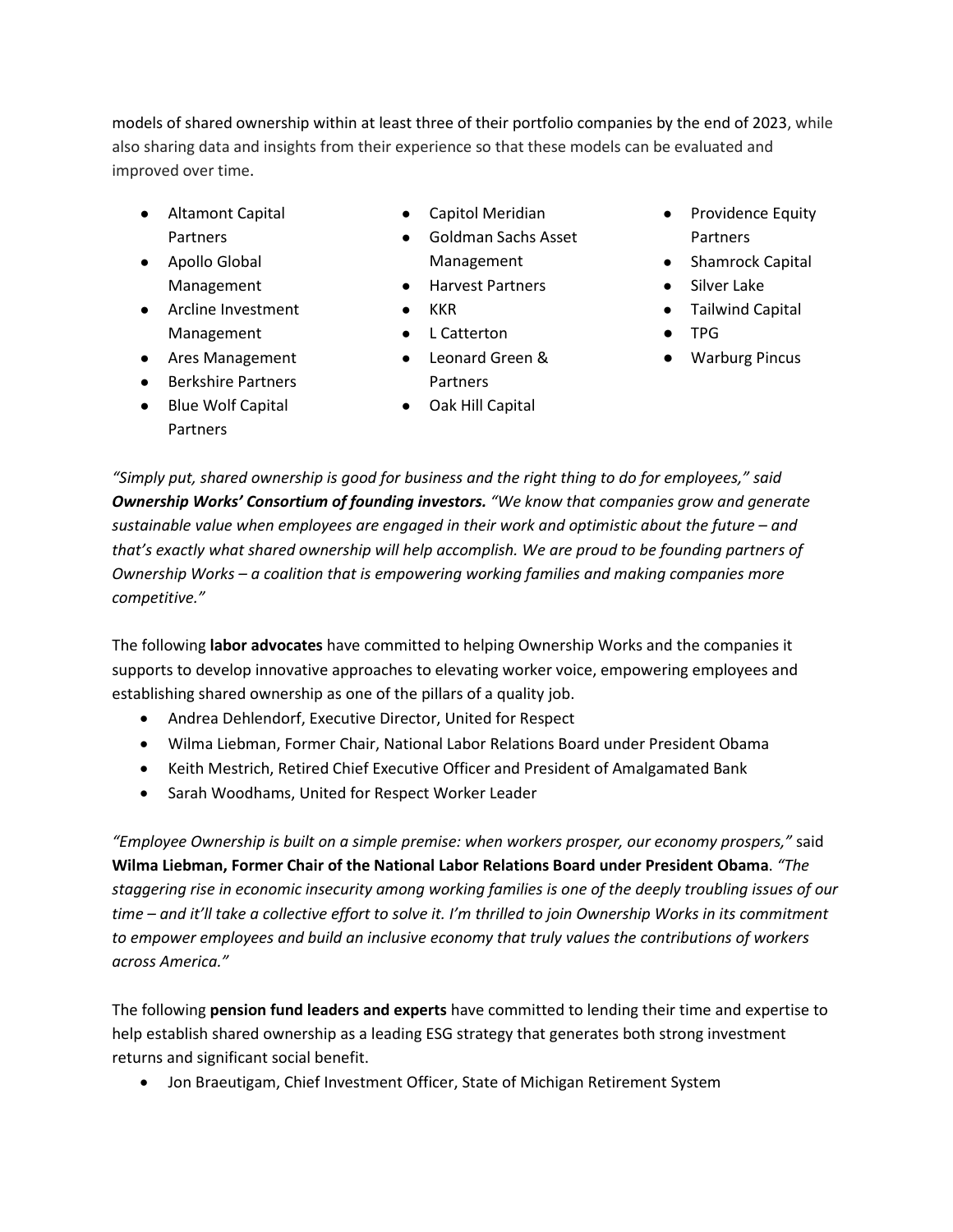- Greg Durst, Managing Director, Corporate Development, Institutional Limited Partners Association
- Alison Hirsh, Assistant Comptroller for Pensions and Senior Advisor, Office of the New York City Comptroller
- Yup Kim, Investment Director and Head of Investments, CalPERS Private Equity
- Gianna McCarthy, Director of Corporate Governance, New York State Common Retirement Fund
- Allyson Tucker, Chief Executive Officer, Washington State Investment Board

*"Shared ownership is, in fact, a stronger form of capitalism," said Yup Kim, Investment Director and Head of Investments, CalPERS Private Equity. "It is an invitation to every individual in an organization to contribute in different ways to accelerate growth and maximize shared wealth creation. It is a recognition that in today's dynamic and increasingly complex marketplace, no title or set of titles have a monopoly on great ideas."*

*"This is about smart and responsible investing. When companies share ownership, it helps families, communities and society," said Allyson Tucker, CEO at the Washington State Investment Board. "Asset owners and managers all have a role to play here, and Ownership Works can help us promote shared ownership as a societal benefit that also yields strong returns for investors."*

The following **professional services providers** have supported Ownership Works by providing counsel on the technology, tax, financial, accounting, and legal implications of establishing the nonprofit, as well as tools and analyses to support its operations and the design of new models of shared ownership.

● Deloitte

● EY

● Gallup

● McKinsey & Company

*"We are excited for the launch of Ownership Works and proud to help support the organization through strategic advisement and services, said Joe Ucuzoglu, CEO, Deloitte US. "Now more than ever, companies are focused on broadening the ways in which they empower and support employees, and Ownership Works provides an innovative roadmap for how to encourage economic equity for both the organization and its employees."*

● Kirkland & Ellis

*"Shared ownership has the power to be a significant driver of inclusive growth for companies, for workers and for the economy as a whole," said Carmine Di Sibio, Global Chairman and CEO of EY. "Ownership Works is helping pioneer the future of equity ownership – one that is as beneficial to employees as it is to companies – and EY is proud to partner with them on this mission."*

The following **public companies** with broad-based employee ownership have committed to sharing their knowledge and experience to help others adopt the model.

- Harley-Davidson
- Ingersoll Rand

*"Employees rise to the next level of accountability when we provide them with the opportunity to participate in their company's growth and to benefit from future value creation," said Vicente Reynal,*